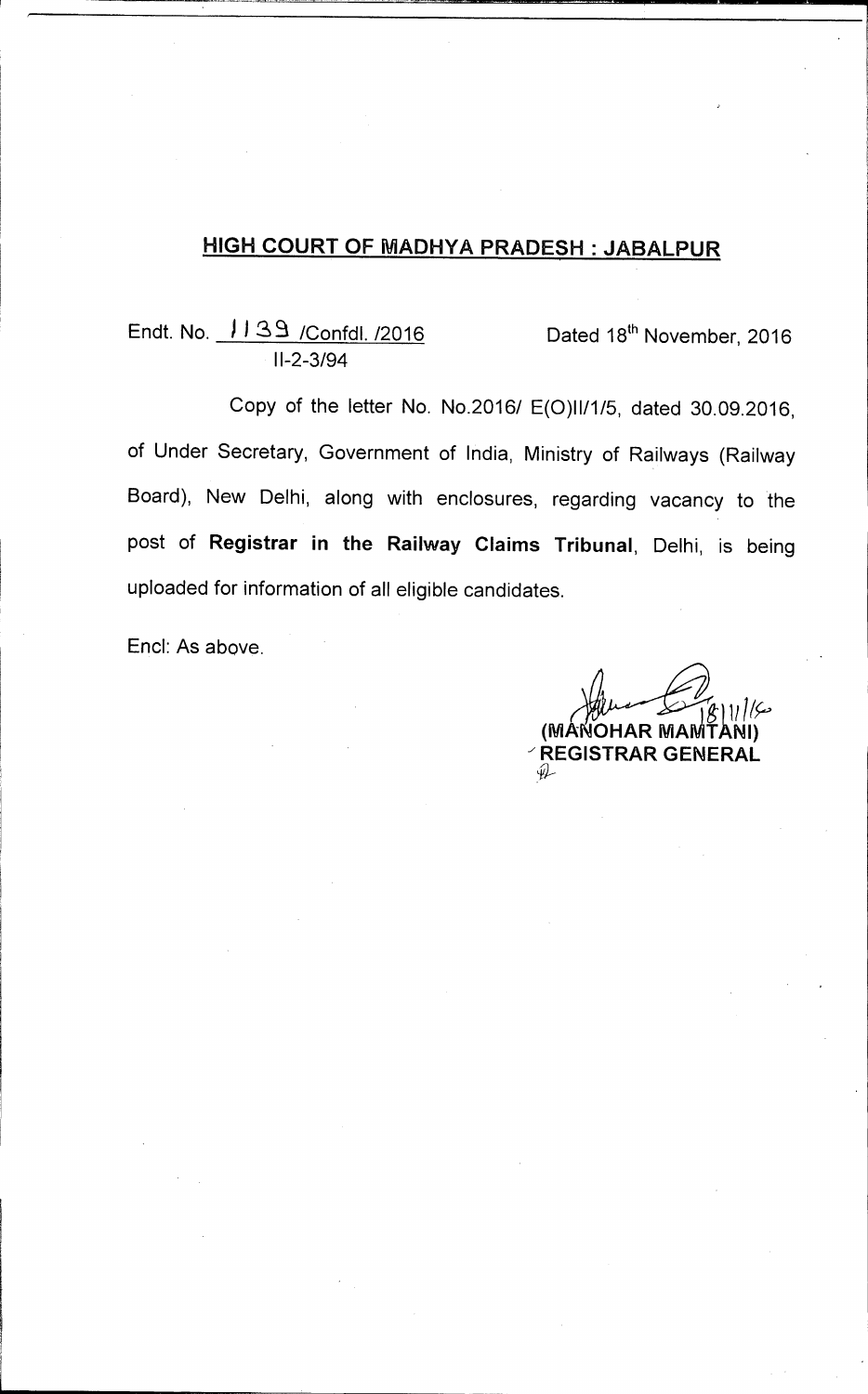#### **GOVERNMENT OF INDIA MINISTRY OF RAILWAYS (RAILWAY BOARD)**

To,

No.2016/E(O)II/1/5 New Delhi, dt. 20.09.2016

**(I) The Registrar General,**  Supreme Court of India, Delhi. High Court of Allahabad, Allahabad-211001 High Court of Andhra Pradesh, Hyderabad-500266 High Court of Chhattisgarh; Bilaspur High Court of Delhi, New Delhi-110001 High Court of Calcutta, Kolkata-700001 High Court of Bombay, Mumbai High Court of Gauhati, Guwahati-781001 High Court of Gujrat, Ahmedabad-380060 High Court of Jammu & Kashmir, Jammu-180001 High Court of Himachal Pradesh, Shimla-171001 High Court of Jharkhand, Ranchi High Court of Karnataka, Bangalore-560001 High Court of Kerala, Cochin-682031 \_ 2gh--Court of Madhya Pradesh, Jabalpur-482002 High Court of Madras, Chennai-600104 High Court of Orissa, Cuttack-753002 High Court of Patna, Patna-800001 High Court of Panjab & Haryana, Chandigarh-160001 High Court of Rajasthan, Jodhpur-342001 High Court of Sikkim, Gangtok-737101 ' High Court of Uttaranchal, Nainital. High Court of Tripura, Agartala-799006 High Court of Manipur, Imphal-795002  $\vert$  1 / 2016 High Court of Meghalaya, Shillong-793001

 $\mathbf{I}$ 

(II) The Chief Secretaries, All State Govt./Union Territories

;<br>>

- (III) The General Managers, All Zonal Railways/PUs/RDSO/NAIR/CORE/COFMOW
	- Sub: Filling up of the post of Registrar in Railway Claims Tribunal, Delhi Bench in the PB -3 (Rs.37,400-67,000/-) + GP Rs.10,000/-  $(6<sup>th</sup>$  CPC scales) on regular basis.

t

 $Sir,$ 

Applications are invited for filling up of the post of Registrar, Railway Claims Tribunal, Delhi Bench in the PB - $A_6$  (Rs.37,400-67,000/-) + GP Rs.10,000/- (6<sup>th</sup> CPC scales) on regular basis by transfer/transfer on deputation basis from -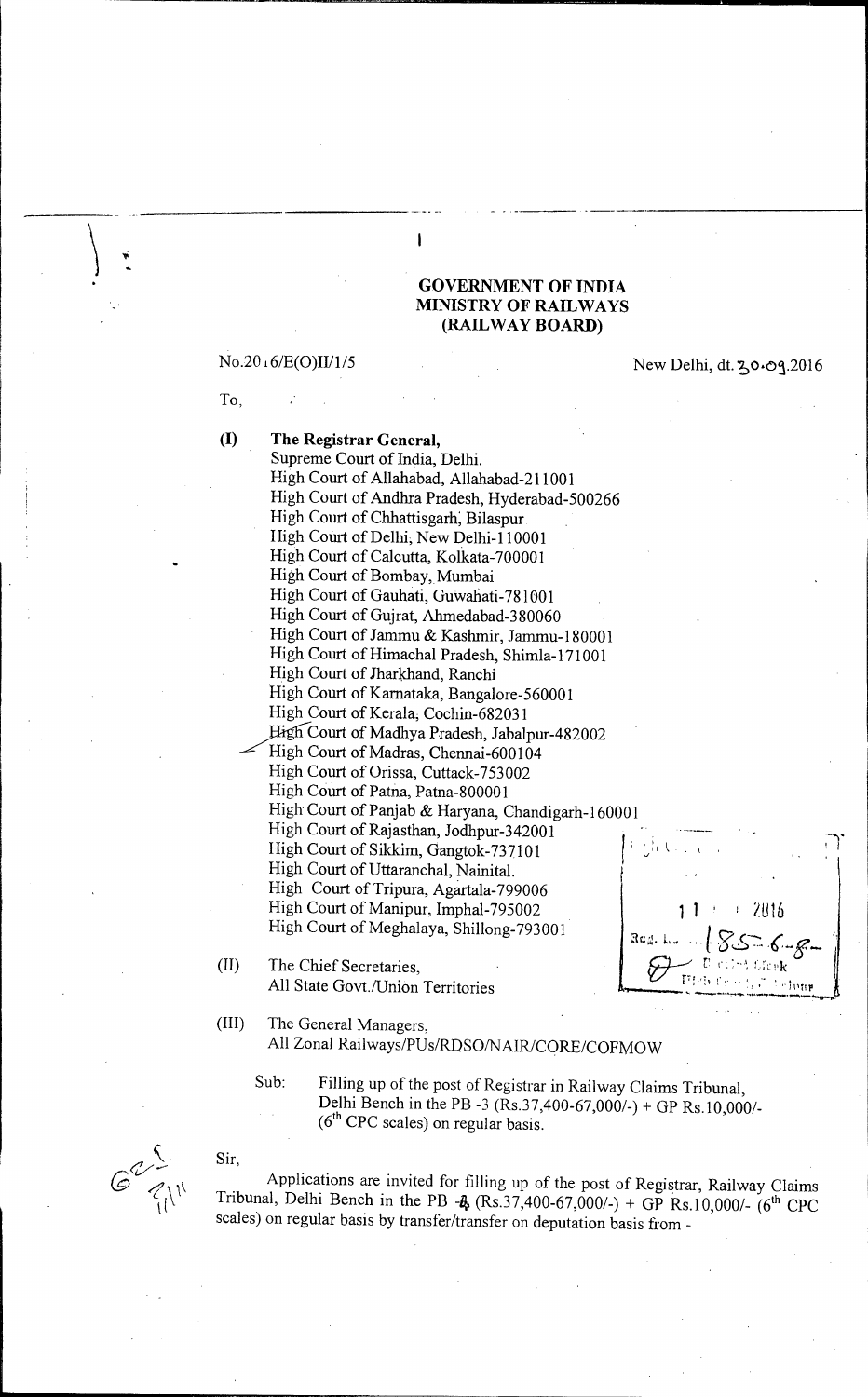#### **Eligibility:-**

- (a) Officers of the Central (including Railways)/State Governments, High Courts:
- (i) holding analogous posts on a regular basis; or  $(ii)$  With 3 years' requience in the use of  $(i)$
- (ii) With 3 years' regular service in the post in PB -4  $(Rs.37,400-67,000/) + GP$  $\text{Rs.8,700/}- (6^{\text{th}} \text{ CPC scales})$  or equivalent; and
- (b) Possessing the following educational qualifications and experience;
- Degree in law from a recognized University or equivalent; and (i)

 $\mathcal{D}_{-}$ 

10 years experience in Court procedures, Commercial/Railway Claims matters including administrative experience at Group 'A' level. (ii)

**Note: Period of deputation including period of deputation in another ex-cadre post held immediately preceding this appointment in the same or some other Organization/Department of the Central Government shall ordinarily not exceed three years. The maximum age limit for appointment by transfer on deputation shall not exceed 56 years as on the closing date of receipt of applications.** 

2. The names of such of the officers who are eligible in terms of rules mentioned above and is desirous of being considered for the post of Registrar/RCT may please be forwarded, in the prescribed format at Annexure- $\overrightarrow{A}$ , so as to reach within 60 days from the date of issue of this letter to Shri Shiv Nath Jha, Under Secretary-II/E(0)II Railway Board, Room No.211 A, Rail Bhawan, Ministry of Railways, New Delhi. While forwarding the applications, it may be ensured by the administrative Ministries/Deptts concerned that the particulars of the candidates are verified and that they fulfill eligibility conditions and that up-to-date CR dossiers (for last five years, in original or attested photocopies) of the candidates are forwarded alongwith. It may also be ensured that DAR/Vigilance Clearance and Integrity Certificate in respect of the applicants are also sent alongwith their applications

3. The Curriculum Vitae (CVs) dully supported by documents will be assessed by the Selection Committee selecting candidates for appointment on deputation basis.

> ℠ **(S.N.Jha) Under Secretary-II/E(0)II/Rai1way Board.**

### No.2016/E(0)II/1/

New Delhi, dt. 30.09.2016

Copy to:

- 1. All Ministries/Deptts of Government of India.<br>2. Chairman/RCT 13/15 Mell Bead Delli 13/2
- 2. Chairman/RCT, 13/15, Mall Road, Delhi-110054.<br>3. Registrar Central Administrative Tribe 1, PD, D
- 3. Registrar, Central Administrative Tribunal, PB, Faridkot House, New Delhi- 110001.

 $\mathcal{S}_{\mathcal{U}}$ **(S.N.Jh a)** 

**Under Secretary-II/E(0)ll/Railway Board**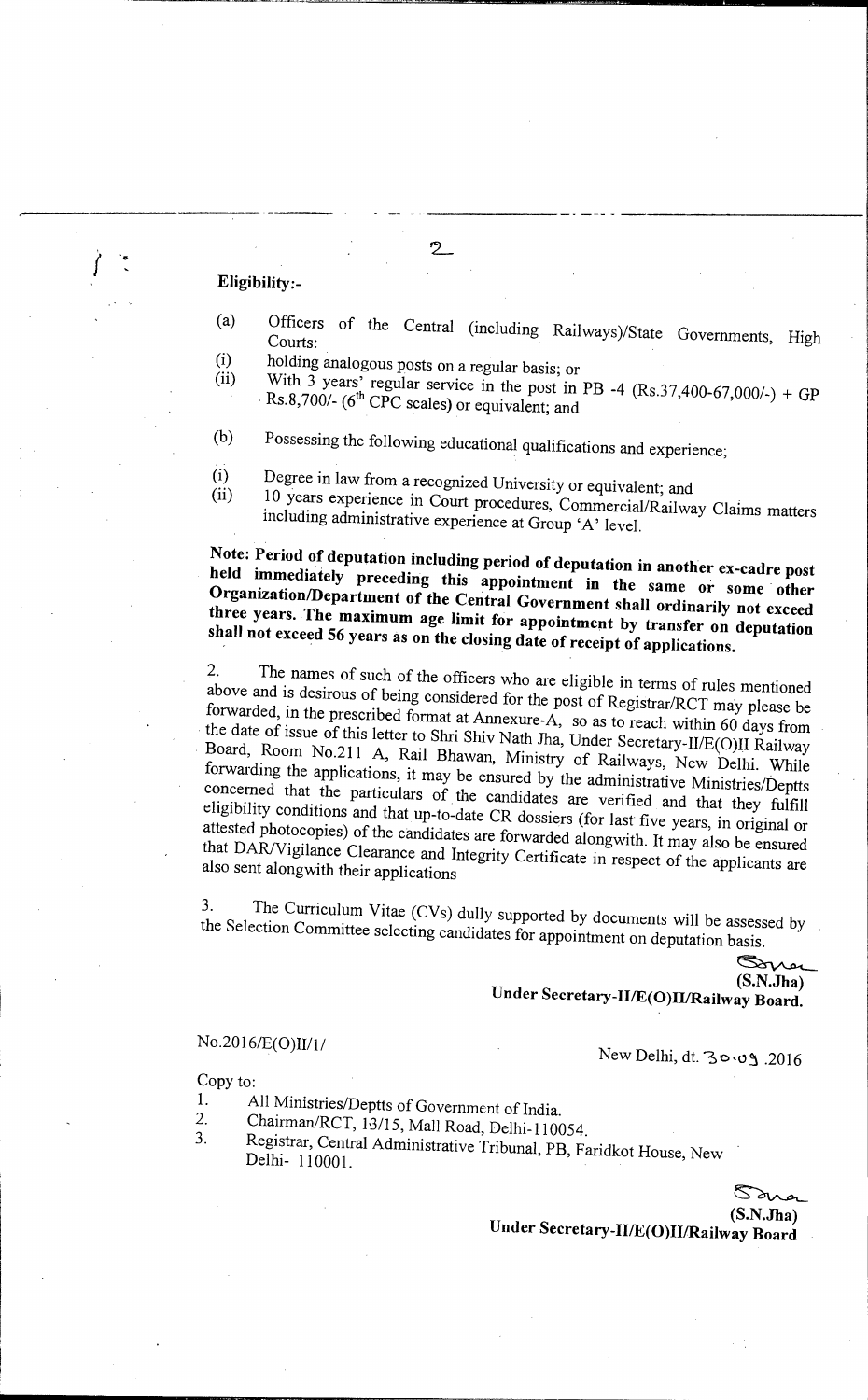भारत सरकार रेल मंत्रालय (रेलवे बोर्ड)

 $\overline{3}$ 

#### पत्रांक:2016/ई (ओ)-11/1/5

नई दिल्ली, दिनांक30.09.2016

#### (1) रजिस्ट्रार,

इलाहबाद उच्च न्यायालय, इलाहबाद-211001 आंध्र प्रदेश उच्च न्यायालय, हैदाराबाद-500266 छल्तीसगढ़ उच्च न्यायालय, बिलासपुर-495001 दिल्ली उच्च न्यायालय, नई दिल्ली-110003 कोलकाता उच्च न्यायालय, कोलकाता-700001 मुम्बई उच्च न्यायालय, मुम्बई-400032 गुवाहाटी उच्च न्यायालय, गुवाहाटी-78101 गुजरात उच्च न्यायालय, अहमदाबाद-380069 जम्मू एवं कश्मीर उच्च न्यायालय, जम्मू-181001 हिमाचल प्रदेश उच्च न्यायालय, शिमला-171001 झारखण्ड उच्च न्यायालय, रांची-834033 कर्नाटक उच्च न्यायालय, बैंगलूरू-560001 केरल उच्च न्यायालय, कोचीन-682031 मध्य प्रदेश उच्च न्यायालय, जबलपुर-482002 मद्रास उच्च न्यायालय, चेन्नई-600104 5ड़ीसा उच्च न्यायालय, कटक-753002 पटना उच्च न्यायालय, पटना-800001 पंजाब एवं हरियाणा उच्च न्यायालय, चंडीगढ़-161001 राजस्थान उच्च न्यायालय, जोधपूर-342001 सिक्किम उच्च न्यायालय, गंगटोक-737101 उतरांचल उच्च न्यायालय, नैनीताल-263002 त्रिपुरा उच्च न्यायालय, अगरतला-799006 मणिपुर उच्च न्यायालय, इम्फाल-795002, मेघालय उच्च न्यायालय, शिलांग-793001

#### (।।) मुख्य सचिव,

सभी राज्य सरकारें/संघ शासित प्रदेश।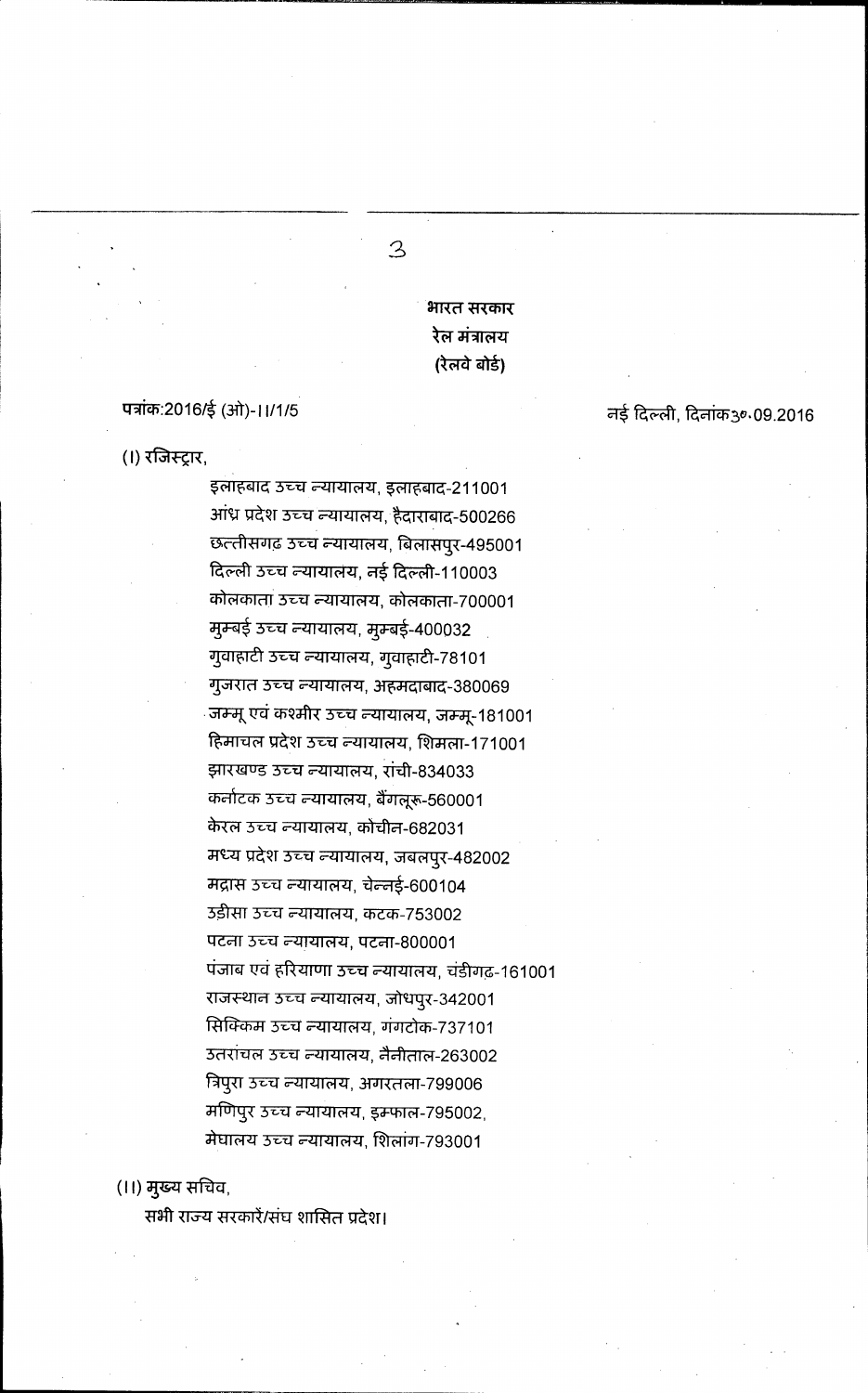#### (।।।) महाप्रबंधक

सभी जोनल रेलें/उत्पादन इकाईयां/ आर.डी.एस.ओ./एन.ए.आई.आर./कॉफर्मो इत्यादि।

 $\lambda$ 

विषय: पी.बी.-4 (रू. 37,400-67,000)+ग्रेड वेतन रू.10,000/- (असंशोधित) में प्रतिनियुक्ति के आधार पर रेल दावा अधिकरण, दिल्ली न्यायपीठ में रजिस्ट्रार का पद भरना।

महोदय,

निम्नलिखित में से प्रतिनियुक्ति पर स्थानान्तरण/स्थानान्तरण द्वारा पी.बी.-4 (रू. 37,400-67,000) + ग्रेड वेतन रू.10,000/- (असंशोधित) में रजिस्ट्रार, रेल दावा अधिकरण, दिल्ली न्यायपीठ पद भरने के लिए आवेदन पत्र आमंत्रित किए जाते हैं।

योग्यताः

(क) केन्द्रीय (रेलवे सहित)/राज्य सरकारों/ उच्च न्यायालयों के अधिकारी।

(i) नियमित आधार पर अनुरूप पदधारी: अथवा

(ii) पी.बी.-4 (रू. 37,400-67,000)+ग्रेड वेतन रू.8,700/- (असंशोधित) रूपये के वेतनमान पदों में 3 वर्ष नियमित सेवा वाले, तथा

(ख) (i) किसी मान्यता प्राप्त विश्वविद्यालय से विधि की डिग्री हो, अथवा समतुल्य

(ii) ग्रुप 'ए' स्तर पर प्रशासनिक अनुभव सहित न्यायालय की कार्यविधि, वाणिज्यिक /रेल दावा संबंधी मामलों में 10 वर्ष का अनुभव।

नोट: प्रतिनियुक्ति की अवधि, इस नियुक्ति से तत्काल पहले उसी अथवा केंद्र सरकार के किसी अन्य संगठन/विभाग में किसी अन्य संवर्ग बाह्य पद पर प्रतिनियुक्ति की अवधि सहित सामान्य तौर से 3 वर्ष से अधिक नहीं होगी। आवेदक की अधिकतम आयु सीमा आवेदन प्राप्त होने की अंतिम तारीख को 56 वर्ष से अधिक नहीं होनी चाहिए।

2. ऐसे अधिकारियों जो उपर्युक्त उल्लिखित नियमों के अनुसार रजिस्ट्रार, रेल दावा अधिकरण के पद के लिए विचार किए जाने के पात्र तथा इच्छुक हैं, के नाम उनकी अंयतन गोपनीय रिपोर्टो सहित अनुबंध 'क' में दिए गए प्रोफार्मा में भेजे ताकि आवेदन इस पत्र के जारी होने की तारीख से 60 दिन के भीतर श्री शिवनाथ झा, अवर सचिव-।।/ई(ओ)-।।, कमरा सं. 211ए, रेल भवन, नई दिल्ली को पहुंच जाने चाहिए। संबंधित मंत्रालय/विभाग द्वारा आवेदन पत्र भेजते समय यह सुनिश्चित किया जाए कि आवेदक योग्यता धारित करते हों तथा आवेदन पत्र को सत्यापित किया गया हो। साथ ही अ़यतन गोपनीय रिपोर्ट (मूल रूप में या सत्यापित प्रतिलिपि) भेजी गई हो। यह भी विनिश्चित किया गया हो कि सतर्कता प्रमाण-पत्र तथा कर्तव्यनिष्ठा प्रमाण-पत्र साथ में संलग्न किया हो।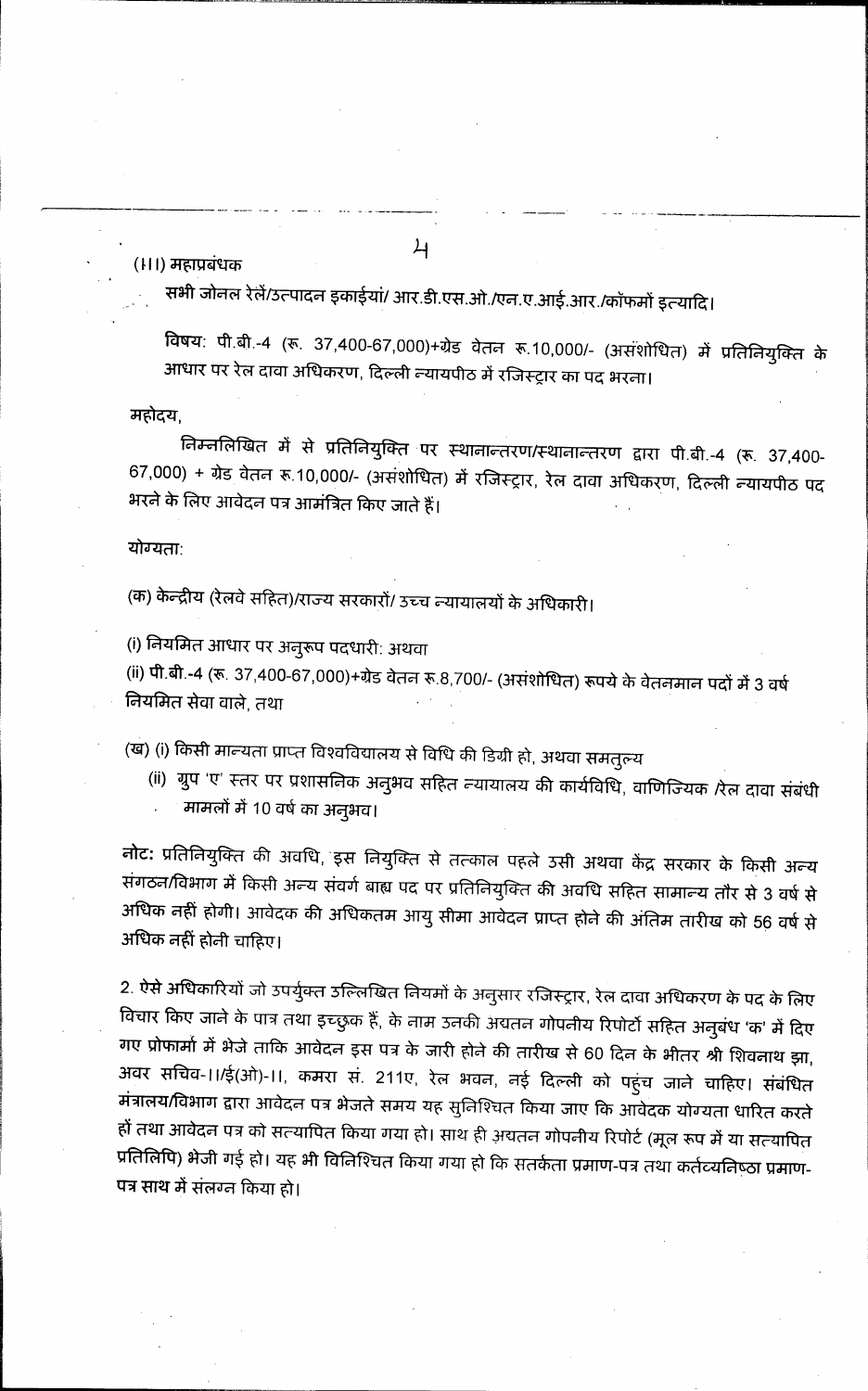3. दस्तावेजों द्वारा विधिवत रूप से प्रमाणित जीवन वृत का प्रतिनियुक्ति आधार पर नियुक्ति के लिए ंग्न्मीदवारों का चयन करते समय चयन समिति द्वारा मूल्यांकन किया जाएगा।

शिवनाश्मा

(शिवनाथ झा) अवर सचिव-।।/ई(ओ)-।।, रेलवे बोर्ड

## पत्रांक:2016/ई (ओ)-11/1/5

नई दिल्ली, दिनांक 30.09.2016

## प्रतिलिपि प्रेषित:

भारत सरकार के सभी मंत्रालय/विभाग।  $1.$ 

अतिरिक्त रजिस्ट्रार, रेल दावा अधिकरण 13/15 माल रोड, नई दिल्ली-110054  $2.$ 

 $5\overline{}$ 

रजिस्ट्रार, केन्द्रीय प्रशासनिक अधिकरण, प्रधान न्यायपीठ, फरीदकोट हाऊस, नई दिल्ली-110001  $3<sub>1</sub>$ 

> ब्रिखि नाशि आ (शिवनाथ झा) अवर सचिव-।।/ई(ओ)-।।, रेलवे बोर्ड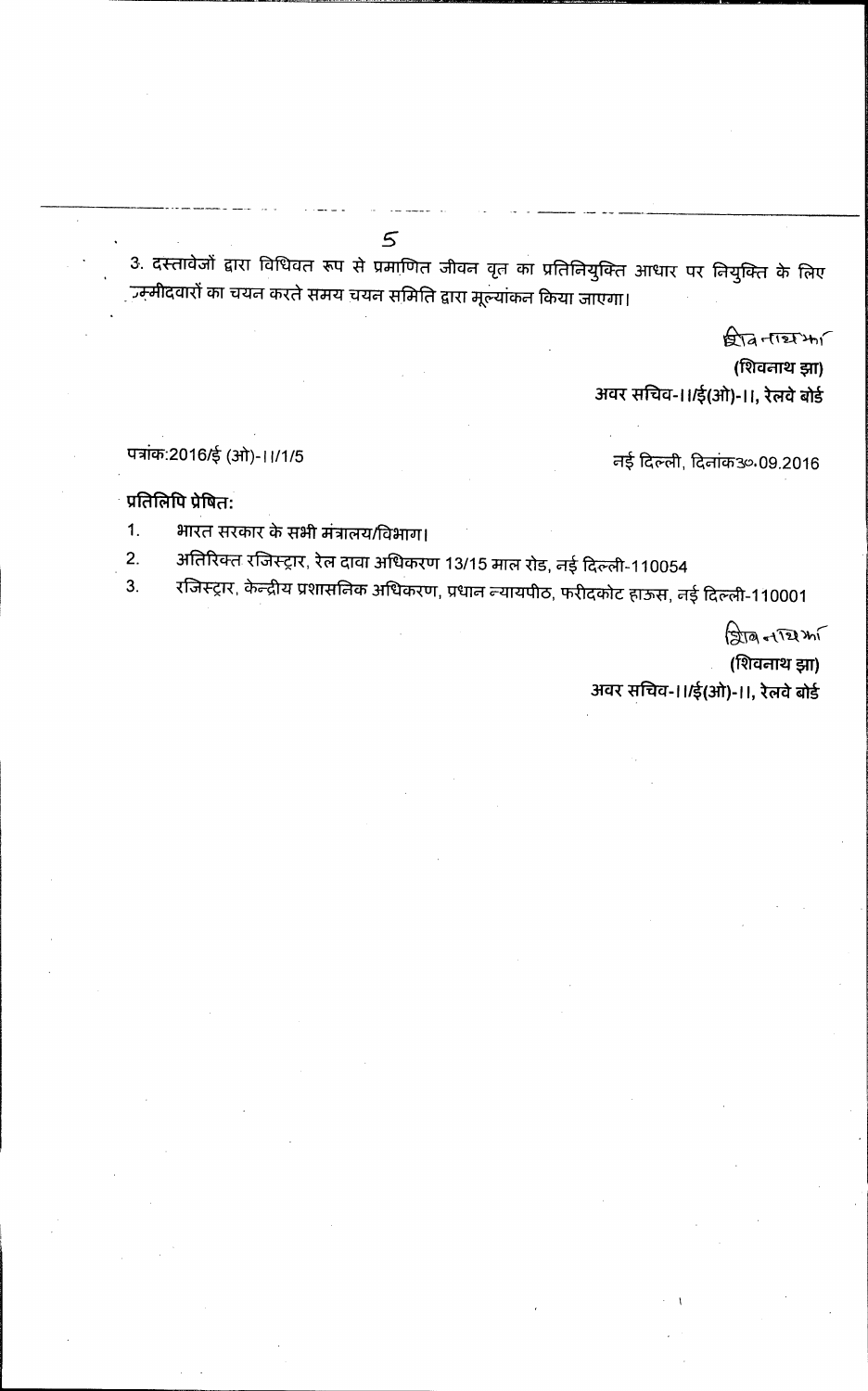$-8 - 6$ 

ANNEXURE-A

# **BIO-DATA/ CURRICULUM VITAE PROFORMA**

| 1. Name and Address                                                                                                                                                                                                                                           |    |                                                    |  |
|---------------------------------------------------------------------------------------------------------------------------------------------------------------------------------------------------------------------------------------------------------------|----|----------------------------------------------------|--|
| (in Block Letters)                                                                                                                                                                                                                                            |    |                                                    |  |
| 2. Date of Birth (in Christian era)                                                                                                                                                                                                                           |    |                                                    |  |
| 3.i) Date of entry into service                                                                                                                                                                                                                               |    |                                                    |  |
|                                                                                                                                                                                                                                                               |    |                                                    |  |
| ii) Date of retirement under                                                                                                                                                                                                                                  |    |                                                    |  |
| <b>Central/State Government Rules</b>                                                                                                                                                                                                                         |    |                                                    |  |
| 4. Educational Qualifications                                                                                                                                                                                                                                 |    |                                                    |  |
| 5.<br>Whether Edücational and                                                                                                                                                                                                                                 |    |                                                    |  |
| other qualifications required for                                                                                                                                                                                                                             |    |                                                    |  |
| the post are satisfied. (If any                                                                                                                                                                                                                               |    |                                                    |  |
| qualification has been treated                                                                                                                                                                                                                                |    |                                                    |  |
| equivalent to the<br>as<br>one                                                                                                                                                                                                                                |    |                                                    |  |
| prescribed in the Rules, state                                                                                                                                                                                                                                |    |                                                    |  |
| the authority for the same)                                                                                                                                                                                                                                   |    |                                                    |  |
| Qualifications/ Experience required                                                                                                                                                                                                                           | as | Qualifications/experience possessed by the officer |  |
| mentioned in the advertisement/ vacancy                                                                                                                                                                                                                       |    |                                                    |  |
| <b>circular</b>                                                                                                                                                                                                                                               |    |                                                    |  |
| <b>Essential</b>                                                                                                                                                                                                                                              |    | Essential                                          |  |
| A) Qualification                                                                                                                                                                                                                                              |    | A) Qualification                                   |  |
| <b>B)</b> Experience                                                                                                                                                                                                                                          |    | <b>B)</b> Experience                               |  |
| <b>Desirable</b>                                                                                                                                                                                                                                              |    | <b>Desirable</b>                                   |  |
| A) Qualification                                                                                                                                                                                                                                              |    | A) Qualification                                   |  |
| B)<br><b>Experience</b>                                                                                                                                                                                                                                       |    | B) Experience                                      |  |
| 5.1 Note: This column needs to be amplified to indicate Essential and Desirable Qualifications as                                                                                                                                                             |    |                                                    |  |
| mentioned in the RRs by the Administrative Ministry/Department/Office at the time of issue of Circular                                                                                                                                                        |    |                                                    |  |
| and issue of Advertisement in the Employment News.                                                                                                                                                                                                            |    |                                                    |  |
| 5.2 In the case of Degree and Post Graduate Qualifications Elective/ main subjects and subsidiary                                                                                                                                                             |    |                                                    |  |
| subjects may be indicated by the candidate.                                                                                                                                                                                                                   |    |                                                    |  |
| 6. Please state clearly whether in the light of entries                                                                                                                                                                                                       |    |                                                    |  |
| made by you above, you meet the requisite                                                                                                                                                                                                                     |    |                                                    |  |
| Essential Qualifications and work experience of the<br>post.                                                                                                                                                                                                  |    |                                                    |  |
|                                                                                                                                                                                                                                                               |    |                                                    |  |
|                                                                                                                                                                                                                                                               |    |                                                    |  |
|                                                                                                                                                                                                                                                               |    |                                                    |  |
|                                                                                                                                                                                                                                                               |    |                                                    |  |
| <b>6.1 Note:</b><br>Borrowing Departments are to provide their specific comments/ views confirming the<br>relevant Essential Qualification/ Work experience possessed by the Candidate (as indicated in the Bio-<br>data) with reference to the post applied. |    |                                                    |  |
|                                                                                                                                                                                                                                                               |    |                                                    |  |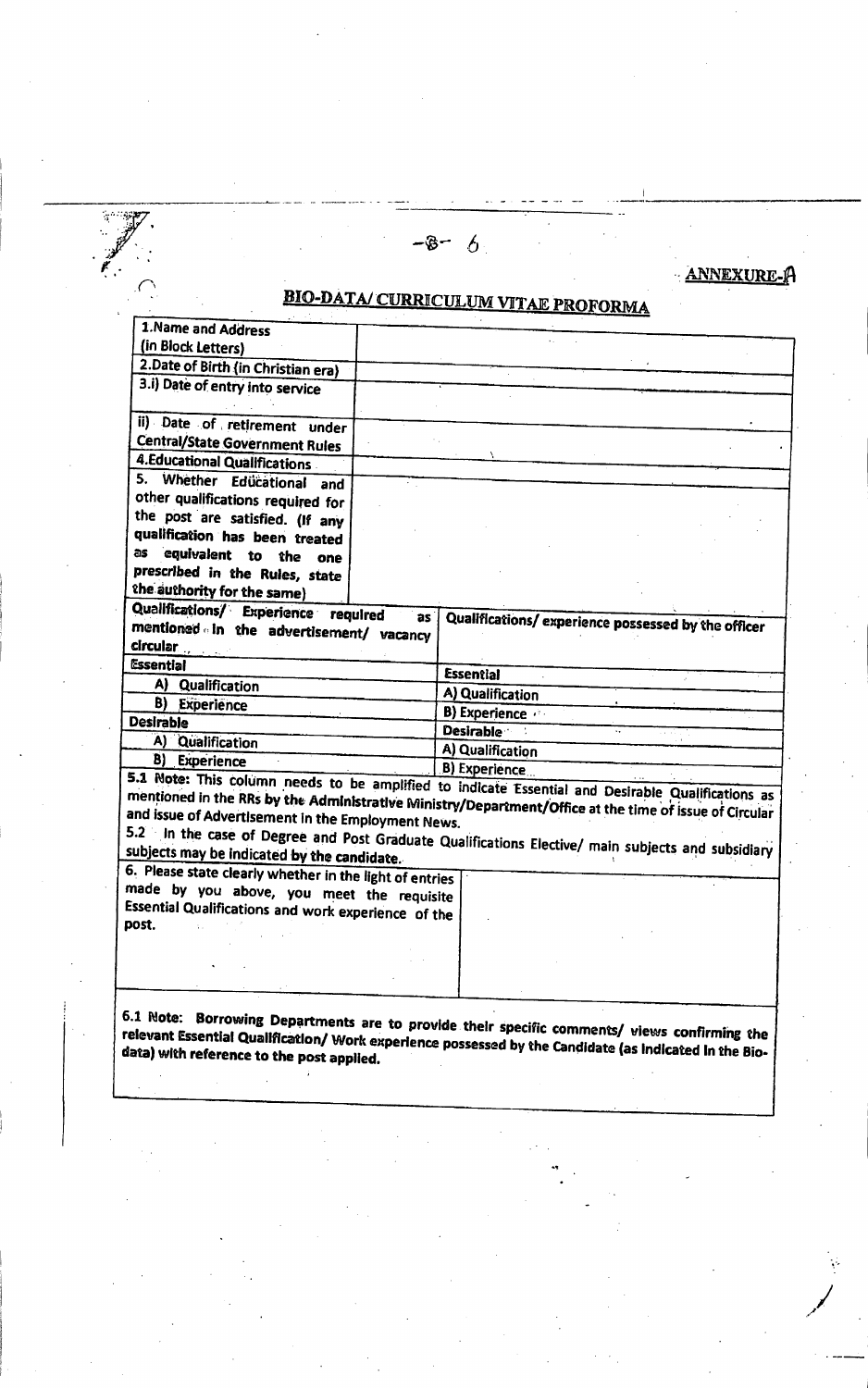## **7. Details of Employment, in chronological order. Enclose a separate sheet duly authenticated by your signature, if the space below is insufficient.**

| Office/Institution | Post held on<br>regular basis | From | To | *Pay Band and Grade<br>Pay/Pay Scale of the<br>post held on regular<br><b>basis</b> | of<br><b>Nature</b><br>(in<br><b>Duties</b><br>detail)<br>highlighting<br>experience<br>for<br>required<br>the<br>post<br>applied for |
|--------------------|-------------------------------|------|----|-------------------------------------------------------------------------------------|---------------------------------------------------------------------------------------------------------------------------------------|
|                    |                               |      |    |                                                                                     |                                                                                                                                       |

<sup>o</sup>Important: Pay-band and Grade Pay granted under ACP/MACP are personal to the officer and **therefore, should not be mentioned . Only Pay Band and Grade Pay/ Pay scale of the post held on regular basis to be mentioned. Details of ACP/MACP with present Pay band and Grade Pay where such benefits have been drawn by the Candidate, may be indicated as below;** 

| Office/Institution   Pay, Pay Band, and Grade Pay | From | Τ٥ |
|---------------------------------------------------|------|----|
| drawn under ACP / MACP Scheme                     |      |    |
|                                                   |      |    |

| 8. Nature of present employment i.e. Ad-<br>hoc or Temporary or Quasi-Permanent<br>or Permanent<br>9.In case the present employment is<br>on deputation/contract basis,<br>held<br>please state-                                                                                                                                                                                                                                                                  |                        |                          |                                                                          |                 |                                                                                                                      |
|-------------------------------------------------------------------------------------------------------------------------------------------------------------------------------------------------------------------------------------------------------------------------------------------------------------------------------------------------------------------------------------------------------------------------------------------------------------------|------------------------|--------------------------|--------------------------------------------------------------------------|-----------------|----------------------------------------------------------------------------------------------------------------------|
| The date of initial<br>a)<br>appointment                                                                                                                                                                                                                                                                                                                                                                                                                          | on deputation/contract | b) Period of appointment | c) Name of the parent<br>office/organization<br>the<br>which<br>belongs. | to<br>applicant | d) Name of the<br>post and Pay of<br>the post held in<br>substantive<br>in the<br>capacity<br>parent<br>organisation |
| 9.1 Note: In case of Officers already on deputation, the applications of such officers<br>should be forwarded by the parent cadre/ Department along with Cadre Clearance,<br>Vigilance Clearance and Integrity certificate.<br>9.2 Note: Information under Column 9(c) & (d) above must be given in all cases<br>where a person is holding a post on deputation outside the cadre/ organization but<br>still maintaining a lien in his parent cadre/ organisation |                        |                          |                                                                          |                 |                                                                                                                      |

Ĵ,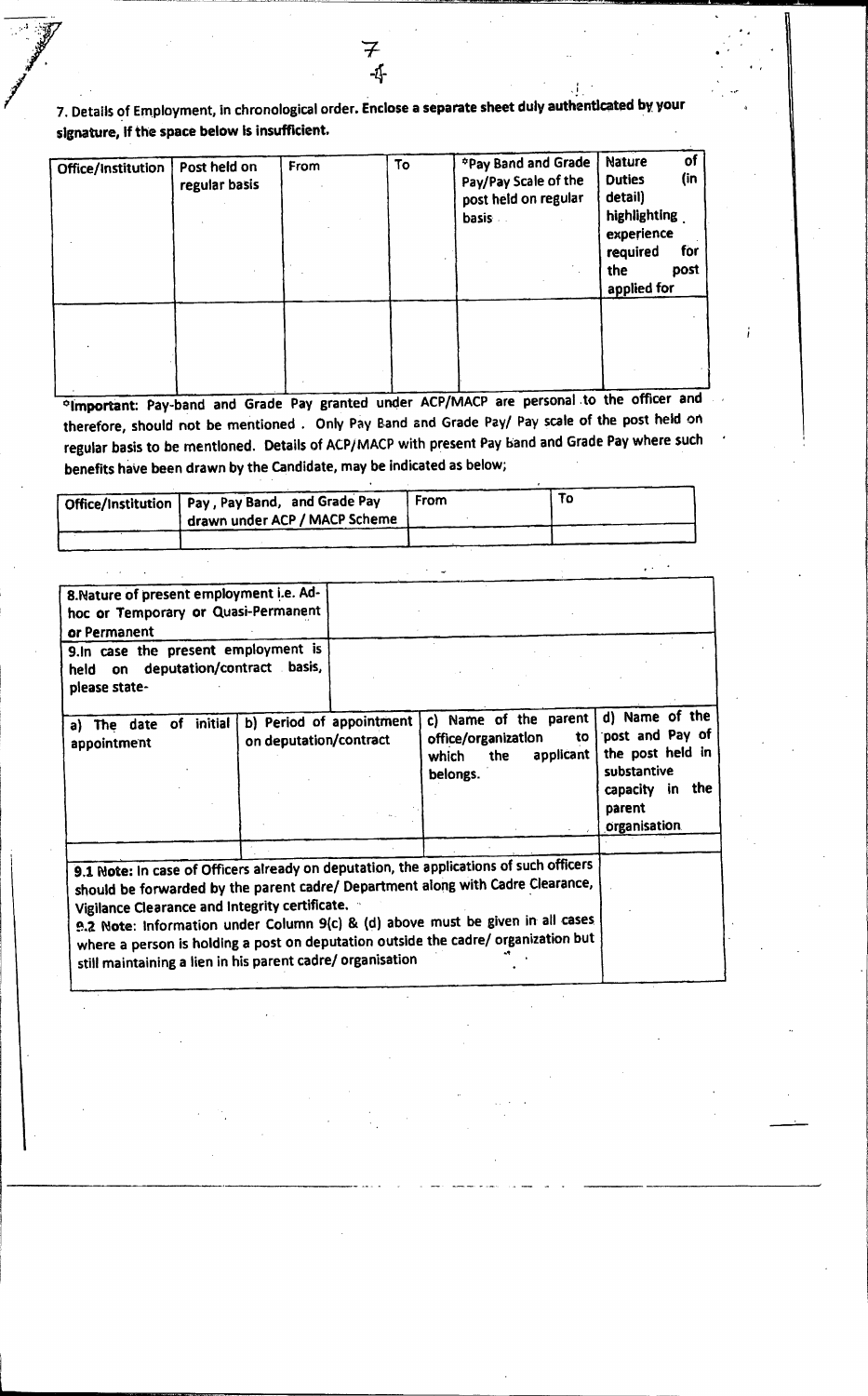|                                                                                                                                                                                                                                                                                                                                                                                                           |                          | $-\sqrt{x}$ | S                       |                                                                                                    |  |
|-----------------------------------------------------------------------------------------------------------------------------------------------------------------------------------------------------------------------------------------------------------------------------------------------------------------------------------------------------------------------------------------------------------|--------------------------|-------------|-------------------------|----------------------------------------------------------------------------------------------------|--|
|                                                                                                                                                                                                                                                                                                                                                                                                           |                          |             |                         |                                                                                                    |  |
| 10. If any post held on Deputation in the                                                                                                                                                                                                                                                                                                                                                                 |                          |             |                         |                                                                                                    |  |
| past by the applicant, date of return                                                                                                                                                                                                                                                                                                                                                                     |                          |             |                         |                                                                                                    |  |
|                                                                                                                                                                                                                                                                                                                                                                                                           |                          |             |                         |                                                                                                    |  |
| from the last deputation and other<br>details.                                                                                                                                                                                                                                                                                                                                                            |                          |             |                         |                                                                                                    |  |
|                                                                                                                                                                                                                                                                                                                                                                                                           |                          |             |                         |                                                                                                    |  |
|                                                                                                                                                                                                                                                                                                                                                                                                           |                          |             |                         |                                                                                                    |  |
|                                                                                                                                                                                                                                                                                                                                                                                                           |                          |             |                         |                                                                                                    |  |
|                                                                                                                                                                                                                                                                                                                                                                                                           |                          |             |                         |                                                                                                    |  |
| 11.Additional details about present                                                                                                                                                                                                                                                                                                                                                                       |                          |             |                         |                                                                                                    |  |
| employment:                                                                                                                                                                                                                                                                                                                                                                                               |                          |             |                         |                                                                                                    |  |
|                                                                                                                                                                                                                                                                                                                                                                                                           |                          |             |                         |                                                                                                    |  |
| Please state whether working under                                                                                                                                                                                                                                                                                                                                                                        |                          |             |                         |                                                                                                    |  |
| (indicate the name of your employer                                                                                                                                                                                                                                                                                                                                                                       |                          |             |                         |                                                                                                    |  |
| against the relevant column)                                                                                                                                                                                                                                                                                                                                                                              |                          |             |                         |                                                                                                    |  |
|                                                                                                                                                                                                                                                                                                                                                                                                           |                          |             |                         |                                                                                                    |  |
| a)<br><b>Central Government</b>                                                                                                                                                                                                                                                                                                                                                                           |                          |             |                         |                                                                                                    |  |
| b) State Government                                                                                                                                                                                                                                                                                                                                                                                       |                          |             |                         |                                                                                                    |  |
| c) Autonomous Organization                                                                                                                                                                                                                                                                                                                                                                                |                          |             |                         |                                                                                                    |  |
| d) Government Undertaking                                                                                                                                                                                                                                                                                                                                                                                 |                          |             |                         |                                                                                                    |  |
| e) Universities                                                                                                                                                                                                                                                                                                                                                                                           |                          |             |                         |                                                                                                    |  |
| f).<br><b>Others</b>                                                                                                                                                                                                                                                                                                                                                                                      |                          |             |                         |                                                                                                    |  |
| 12. Please state whether you are                                                                                                                                                                                                                                                                                                                                                                          |                          |             |                         |                                                                                                    |  |
| working in the same Department and                                                                                                                                                                                                                                                                                                                                                                        |                          |             |                         |                                                                                                    |  |
|                                                                                                                                                                                                                                                                                                                                                                                                           |                          |             |                         |                                                                                                    |  |
| are in the feeder grade or feeder to<br>feeder grade.                                                                                                                                                                                                                                                                                                                                                     |                          |             |                         |                                                                                                    |  |
|                                                                                                                                                                                                                                                                                                                                                                                                           |                          |             |                         |                                                                                                    |  |
| 13. Are you in Revised Scale of Pay? If                                                                                                                                                                                                                                                                                                                                                                   |                          |             |                         |                                                                                                    |  |
| yes, give the date from which the                                                                                                                                                                                                                                                                                                                                                                         |                          |             |                         |                                                                                                    |  |
| revision took place and also indicate the<br>pre-revised scale                                                                                                                                                                                                                                                                                                                                            |                          |             |                         |                                                                                                    |  |
|                                                                                                                                                                                                                                                                                                                                                                                                           |                          |             |                         |                                                                                                    |  |
| 14. Total emoluments per month now drawn                                                                                                                                                                                                                                                                                                                                                                  |                          |             |                         |                                                                                                    |  |
|                                                                                                                                                                                                                                                                                                                                                                                                           |                          |             |                         |                                                                                                    |  |
| Basis Pay in the PB                                                                                                                                                                                                                                                                                                                                                                                       |                          | Grade Pay   |                         |                                                                                                    |  |
|                                                                                                                                                                                                                                                                                                                                                                                                           |                          |             |                         | <b>Total Emoluments</b>                                                                            |  |
|                                                                                                                                                                                                                                                                                                                                                                                                           |                          |             |                         |                                                                                                    |  |
|                                                                                                                                                                                                                                                                                                                                                                                                           |                          |             |                         |                                                                                                    |  |
|                                                                                                                                                                                                                                                                                                                                                                                                           |                          |             |                         |                                                                                                    |  |
|                                                                                                                                                                                                                                                                                                                                                                                                           |                          |             |                         |                                                                                                    |  |
|                                                                                                                                                                                                                                                                                                                                                                                                           |                          |             |                         |                                                                                                    |  |
|                                                                                                                                                                                                                                                                                                                                                                                                           |                          |             |                         |                                                                                                    |  |
|                                                                                                                                                                                                                                                                                                                                                                                                           |                          |             |                         | 15. In case the applicant belongs to an Organisation which is not following the Central Government |  |
|                                                                                                                                                                                                                                                                                                                                                                                                           |                          |             |                         |                                                                                                    |  |
|                                                                                                                                                                                                                                                                                                                                                                                                           | Dearness Pay/interim     |             |                         |                                                                                                    |  |
|                                                                                                                                                                                                                                                                                                                                                                                                           | relief /other Allowances |             | <b>Total Emoluments</b> |                                                                                                    |  |
|                                                                                                                                                                                                                                                                                                                                                                                                           | etc., (with break-up     |             |                         |                                                                                                    |  |
|                                                                                                                                                                                                                                                                                                                                                                                                           | detajls)                 |             |                         |                                                                                                    |  |
|                                                                                                                                                                                                                                                                                                                                                                                                           |                          |             |                         |                                                                                                    |  |
|                                                                                                                                                                                                                                                                                                                                                                                                           |                          |             |                         |                                                                                                    |  |
|                                                                                                                                                                                                                                                                                                                                                                                                           |                          |             |                         |                                                                                                    |  |
|                                                                                                                                                                                                                                                                                                                                                                                                           |                          |             |                         |                                                                                                    |  |
|                                                                                                                                                                                                                                                                                                                                                                                                           |                          |             |                         |                                                                                                    |  |
|                                                                                                                                                                                                                                                                                                                                                                                                           |                          |             |                         |                                                                                                    |  |
|                                                                                                                                                                                                                                                                                                                                                                                                           |                          |             |                         |                                                                                                    |  |
|                                                                                                                                                                                                                                                                                                                                                                                                           |                          |             |                         |                                                                                                    |  |
| Pay-scales, the latest salary slip issued by the Organisation showing the following details may be<br><b>Basic Pay with Scale of</b><br>Pay and rate of<br>increment<br>16.A Additional information, if any, relevant to the<br>post you applied for in support of your suitability for<br>(This among other things may provide information with<br>regard to (i) additional academic qualifications (ii) |                          |             |                         |                                                                                                    |  |

 $\label{eq:2} \frac{1}{2} \sum_{i=1}^n \frac{1}{2} \sum_{j=1}^n \frac{1}{2} \sum_{j=1}^n \frac{1}{2} \sum_{j=1}^n \frac{1}{2} \sum_{j=1}^n \frac{1}{2} \sum_{j=1}^n \frac{1}{2} \sum_{j=1}^n \frac{1}{2} \sum_{j=1}^n \frac{1}{2} \sum_{j=1}^n \frac{1}{2} \sum_{j=1}^n \frac{1}{2} \sum_{j=1}^n \frac{1}{2} \sum_{j=1}^n \frac{1}{2} \sum_{j=1}^n \frac{1}{$ 

 $\frac{1}{2}$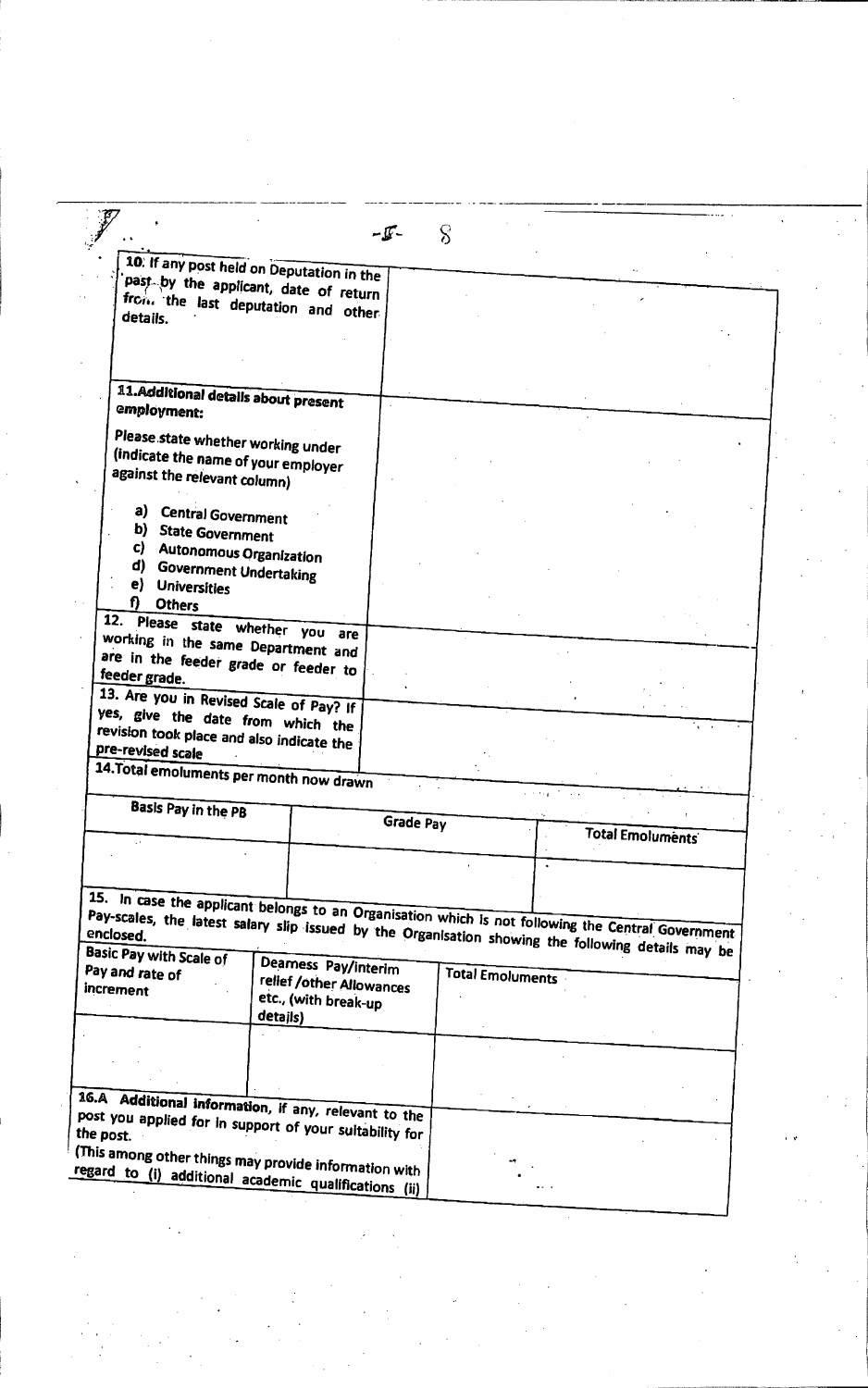| $-6 - 9$                                                                                                                                                                                                                                                                                                                                                                                                                                                                                                                                                                                |  |
|-----------------------------------------------------------------------------------------------------------------------------------------------------------------------------------------------------------------------------------------------------------------------------------------------------------------------------------------------------------------------------------------------------------------------------------------------------------------------------------------------------------------------------------------------------------------------------------------|--|
| professional training and (iii) work experience over and<br>Vacancy<br>the<br>in<br>prescribed<br>above<br>Circular/Advertisement)                                                                                                                                                                                                                                                                                                                                                                                                                                                      |  |
| space is<br>(Note: Enclose a separate sheet, if the<br>insufficient)                                                                                                                                                                                                                                                                                                                                                                                                                                                                                                                    |  |
| <b>Achievements:</b><br>26.8<br>The candidates are requested to indicate information<br>with regard to;<br>Research publications and reports and special<br>(i)<br>projects<br>(ii) Awards/Scholarships/Official Appreciation<br>professional<br>the<br>∙ with<br><b>Affiliation</b><br>(iii)<br>bodies/institutions/societies and;<br>(iv) Patents registered in own name or achieved for the<br>organization<br>(v) Any research/ innovative measure involving official<br>recognition vi) any other information.<br>(Note: Enclose a separate sheet if the space is<br>insufficient) |  |
| Please state whether you are applying for<br>17.<br>deputation (ISTC)/Absorption/Re-employment Basis.#<br>(Officers under Central/State Governments are only<br>non-<br>eligible for "Absorption". Candidates of<br>Government Organizations are eligible only for Short<br><b>Term Contract)</b>                                                                                                                                                                                                                                                                                       |  |
| # (The option of 'STC' / 'Absorption'/'Re-employment'<br>are available only if the vacancy circular specially<br>mentioned recruitment by "STC" or "Absorption" or<br>"Re-employment").                                                                                                                                                                                                                                                                                                                                                                                                 |  |
| 18. Whether belongs to SC/ST                                                                                                                                                                                                                                                                                                                                                                                                                                                                                                                                                            |  |

**I have carefully gone through the vacancy circular/advertisement and I am well aware that the information furnished in the Curriculum Vitae duly supported by the documents in respect of Essential Qualification/ Work Experience submitted by me will also be assessed by the Selection Committee at the time of selection for the post. The information/ details provided by me are correct and true to the best of my knowledge and no material fact having a bearing on my selection has been suppressed/ withheld.** 

**(Signature of the candidate)** 

**Address** 

**, Date**